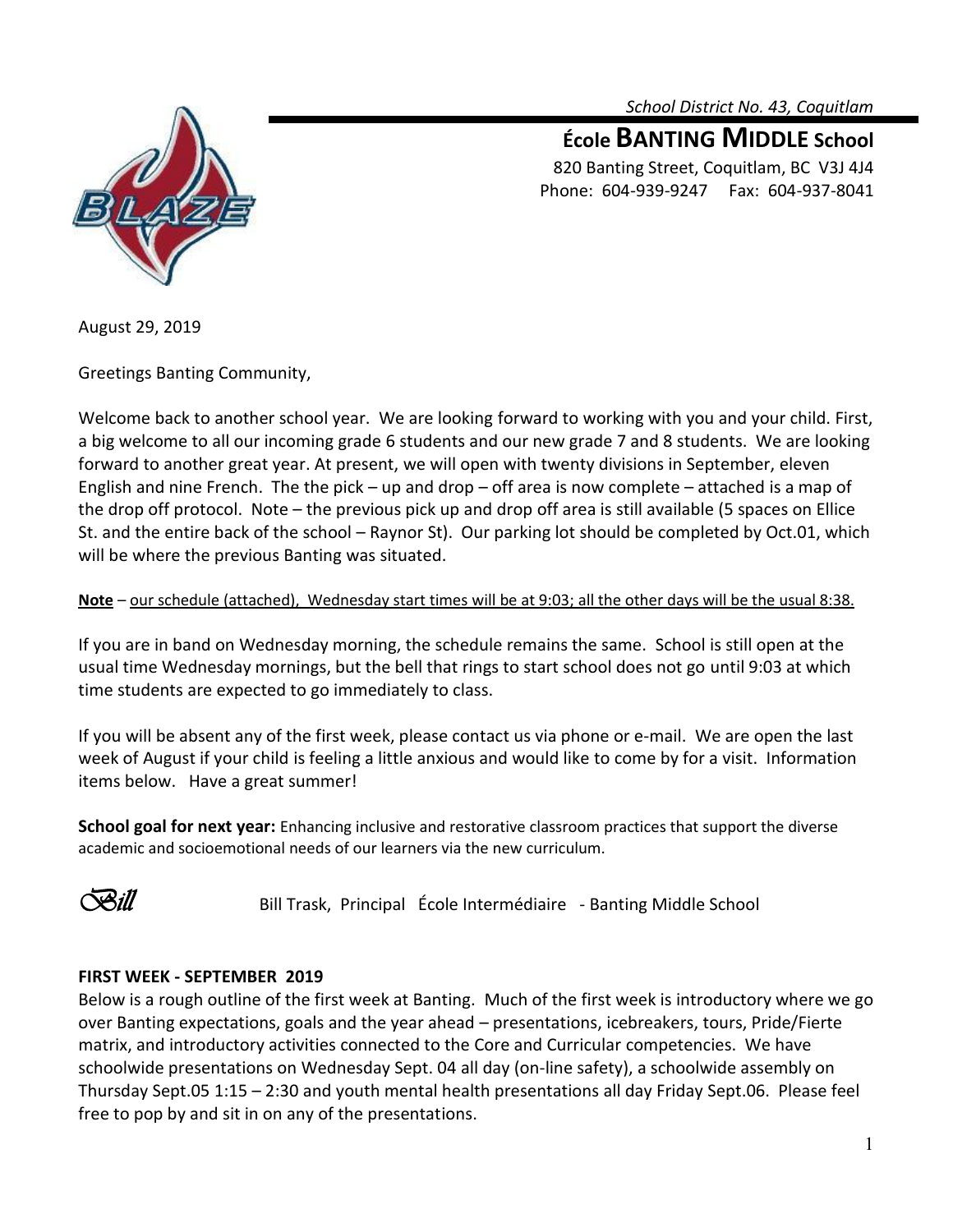Students will not be placed in classes until we are certain of our enrolment, which will probably be Friday, September 6. The first few days, students will work in their team communities until classes are finalized. If we do not need to reorganize the school (grow a class or lose a class based on numbers of students), our tentative plan will be to start exploration classes on Monday September 9.

Lockers will not be assigned until classes are assigned.

A plethora of important notices will be coming home week one; emergency contacts, driving forms, school fees …etc. – to name a few. Your assistance in returning these promptly is very much appreciated.

There is no cafeteria service, so students will need to pack a lunch starting Wednesday, September 4. We do have microwaves and hot water urns.

We want to start off building good habits, so please note that school begins at 9:03 on Wednesday and 8:38 on Thursday and Friday. Students will want to be a few minutes early at the least.

More information will be forthcoming via newsletter and E-mail. I highly recommend you frequently visit our website for information (such as supply lists), and any calendar updates.

**<http://www.sd43.bc.ca/school/banting/Pages/default.aspx>**

\* Each team will be hosting a pancake breakfast during the second week. The specific days will be announced during the first week and will be on our calendar.

# **TUESDAY SEPTEMBER 3rd**

The first day of school is simply an opportunity to welcome students to the school, to take attendance, to register new students and to see which students have moved over the summer. If your son or daughter will not be in this day, please contact the school. You do not need to bring anything!

Attendance is staggered by grade level and each group of students **is dismissed after 30 - 45 minutes**.

9:00 – Grade 6 students arrive for attendance in the gym.

9:00 – Any new students arrive for registration – go to the office.

10:00 – Grade 7 students arrive for attendance in the gym.

10:30 – Grade 8 students arrive for attendance in the gym.

TEACHERS WILL TELL STUDENTS WHERE TO MEET WEDNESDAY MORNING

# **WEDNESDAY SEPTEMBER 4th**

9:03 – 3:00 - all students attend. Please bring a lunch and a pen or pencil.

# **THURSDAY SEPTEMBER 5th**

8:38 – 3:00 - all students attend

### **FRIDAY SEPTEMBER 6th**

8:38 – 3:00 – all students attend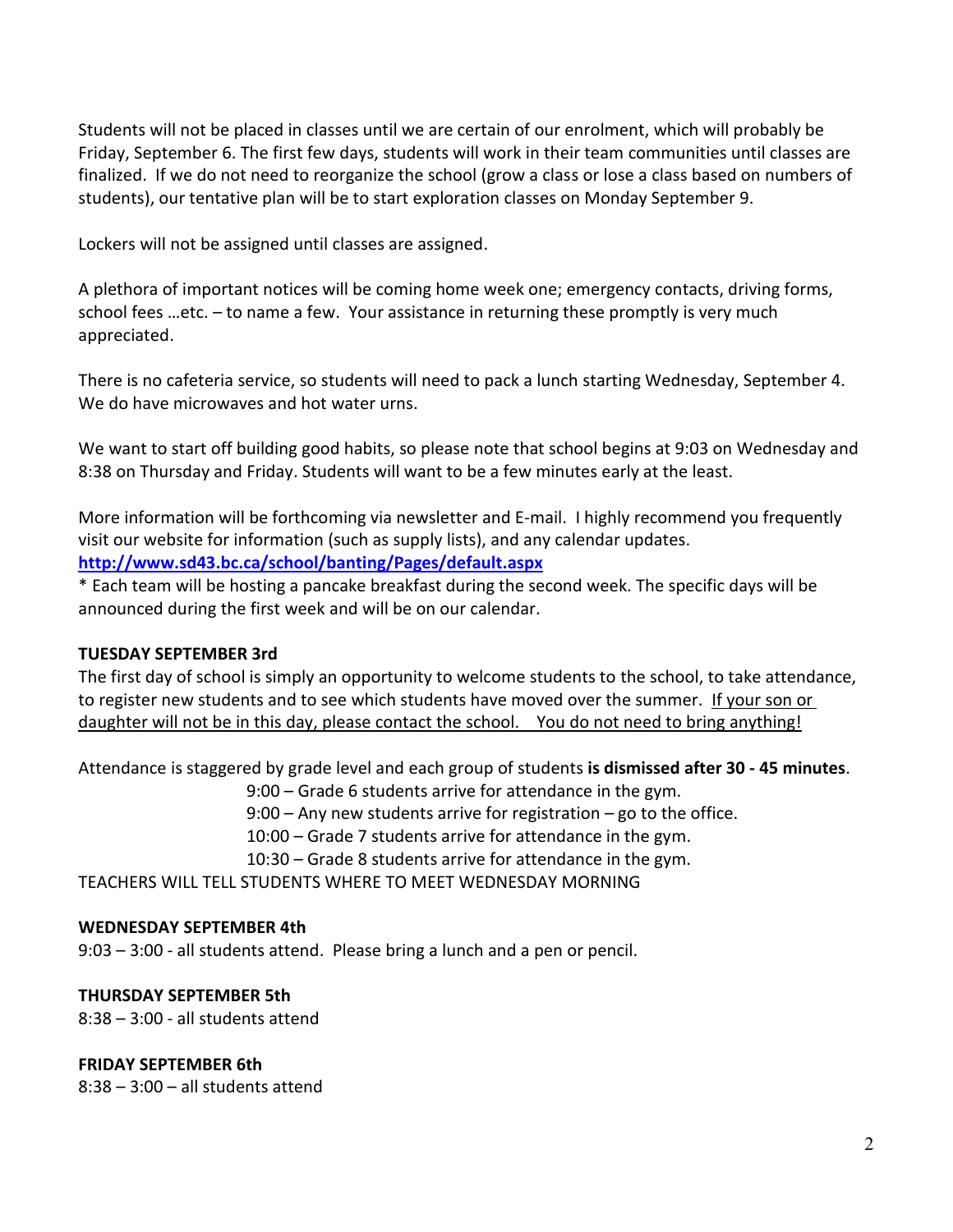# **COMPUTERS FOR NEXT YEAR – BYOD & Office 365 - BYOD – Bring your own device**

The decision to formally become a BYOD school is because, increasingly, there are many daily lessons in the classroom where students can collaborate safely with their classmates through Office 365 tools such as OneNote and other shared digital documents. We invite families to send a laptop to school each day to be used in learning activities and only for that purpose. Each student has their own locker and we have never had a computer lost. Smartphones are effective for research and other functions, as are ipads, but for word processing, we highly recommend a laptop. The primary use of the laptop will be word processing; therefore, students do not require a high-end laptop. An affordable option would be Craigslist or Kevin's used computers, for example.

The school has a limited number of laptops for families who are unable to provide a device. Students will be able to sign out the school device for the school year. The student and family will be responsible for ensuring that the device and charger is returned to the school in working condition in June.

# **Office 365**

Students have access to Office 365 at school and at home via the school home page. It is expected that students will save their work in the cloud. Therefore, USB drives will not be permitted.

# **LATES**

At Banting Middle School we believe it is very important that students arrive at school on time, ready to work. Being on time prepares students for work and other activities outside of school: a life skill necessary to succeed after graduation. Late arrivals have the dual effect of hindering a student's academic progress, as well as disrupting the teacher and the class, missing important information, calendar items and daily announcements. Students should arrive at the school by 8:38am to allow them time to go to their locker before the first bell.

If a student arrives late to school, he/she **must** sign in at the office.

- A student who is late twice a month will be excused.
- The third time late in a month, the student will be expected to complete a reflection sheet designed to help the student come up with a plan to arrive at school on time, and to inform parents.
- On the third, and any subsequent late arrivals to school in a month, the student will owe back the time to the office.

### **PEDS (Personal Electronic Devices – cell phones, iPods, iPads, MP3's, computers, electronic games)**

We understand PEDs are a part of everyday life, but it is important that they do not disrupt the learning environment. PEDs will be permitted throughout the school (inside and outside) before and after school but **must be in lockers during school hours.** 

PEDs should not be out between 8:35 – 2:55. This means no PED's out at nutrition break or lunch break.

Classroom teachers may permit PEDs in the classroom during classroom time or during breaks, under their supervision. This is the decision of each individual teacher and this must be respected. This means some classrooms or some areas may not permit PED's during certain times or at all.

PEDs should be used respectfully and responsibly. The content on a PED must be appropriate and any staff member can request to see or hear a PED at any time. For safety purposes, the volume level of the PED must be at